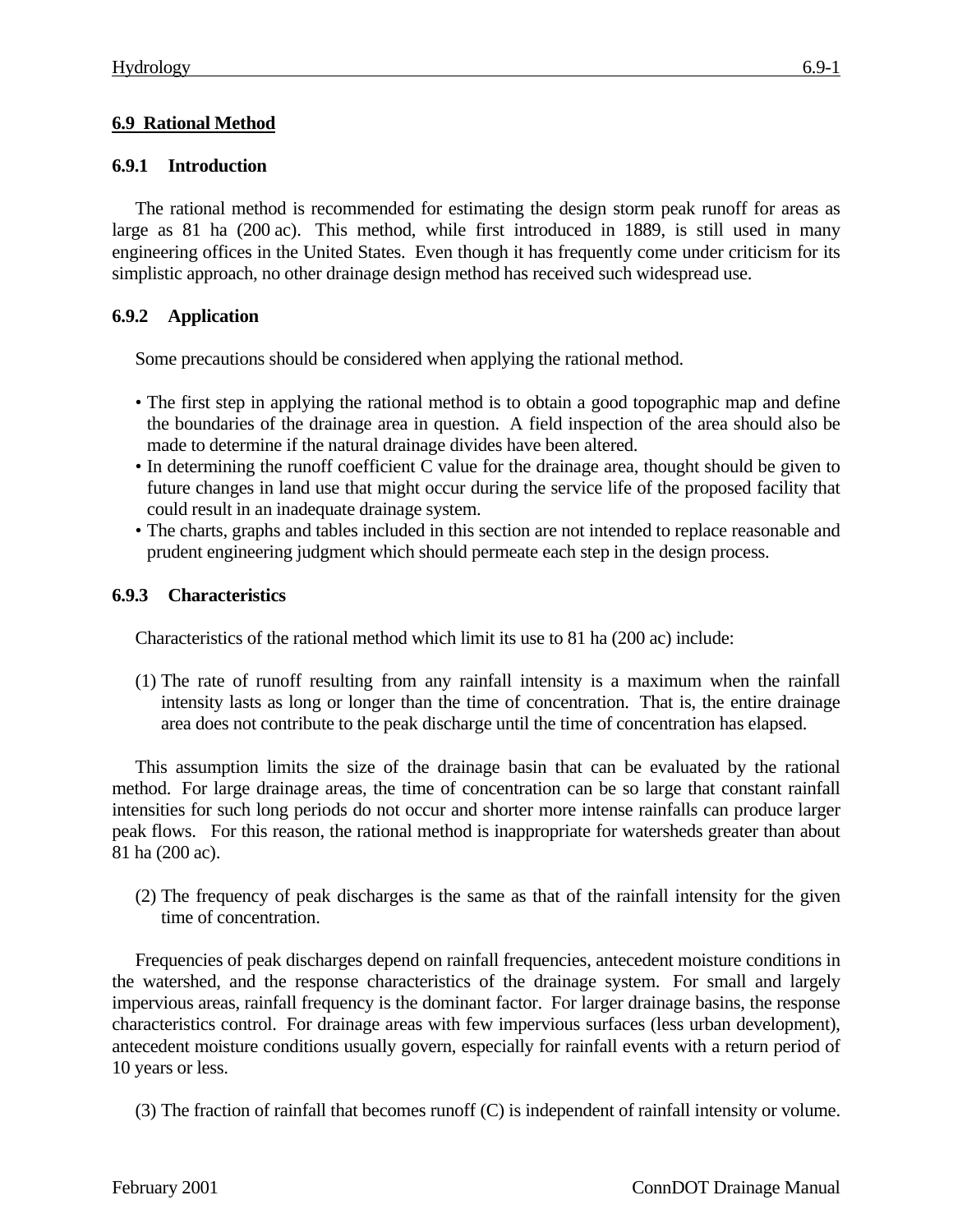The assumption is reasonable for impervious areas, such as streets, rooftops and parking lots. For pervious areas, the fraction of runoff varies with rainfall intensity and the accumulated volume of rainfall. Thus, the art necessary for application of the rational method involves the

selection of a coefficient that is appropriate for the storm, soil and land use conditions. Many guidelines and tables have been established, but seldom, if ever, have they been supported with empirical evidence.

(4) The peak rate of runoff is sufficient information for the design.

Modern drainage practice often includes detention of urban storm runoff to reduce the peak rate of runoff downstream. With only the peak rate of runoff, the rational method severely limits the evaluation of design alternatives available in urban and in some instances, rural drainage design.

## **6.9.4 Equation**

The rational formula estimates the peak rate of runoff at any location in a watershed as a function of the drainage area, runoff coefficient and mean rainfall intensity for a duration equal to the time of concentration (the time required for water to flow from the most remote point of the basin to the location being analyzed). The rational formula is expressed as follows:

$$
Q = 0.00278 \text{ CIA} \t (Q = CIA) \t (6.1)
$$

where:  $Q =$  maximum rate of runoff,  $m^3/s$  (ft<sup>3</sup>/s)

- $C =$  runoff coefficient representing a ratio of runoff to rainfall
- $I =$  average rainfall intensity for a duration equal to the time of concentration, for a selected return period, mm/h (in/h)
- $A =$  drainage area tributary to the design location, ha (acres)

### **6.9.5 Infrequent Storm**

The runoff coefficients given in Tables 6-3 through 6-5 are applicable for storms of 2-year to 10-year frequencies. Less frequent, higher intensity storms will require modification of the runoff coefficient because infiltration and other losses have a proportionally smaller effect on runoff (Wright-McLaughlin 1969). The adjustment of the rational method for use with major storms can be made by multiplying the right side of the rational formula by a frequency factor  $C_f$ . The rational formula now becomes:

$$
Q = 0.00278 \, CC_fIA \qquad (Q = CC_fIA) \qquad (6.2)
$$

 $C_f$  values are listed in Table 6-2. The product of  $C_f$  times C shall not exceed 1.0.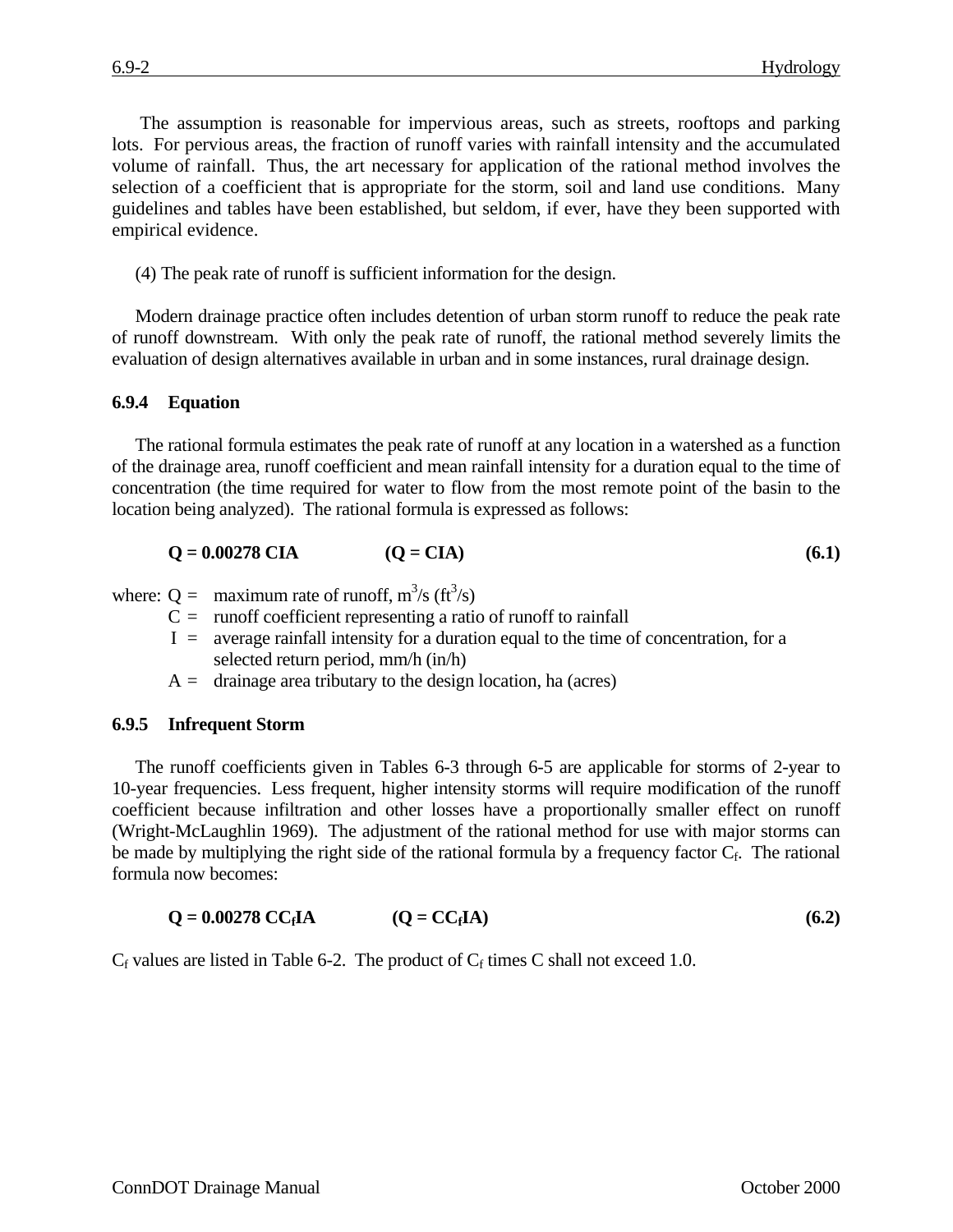| Recurrence Interval (years) | $C_{\rm f}$ |  |
|-----------------------------|-------------|--|
|                             | 1.1         |  |
| 50                          | 1.2.        |  |
| 100                         | 1.25        |  |
|                             |             |  |

## **Table 6-2 Frequency Factors For Rational Formula**

#### **6.9.6 Procedures**

The results of using the rational formula to estimate peak discharges are very sensitive to the parameters that are used. The designer must use good engineering judgment in estimating values that are used in the method. Following is a discussion of the different variables used in the rational method.

#### **Time Of Concentration**

The time of concentration is the time required for water to flow from the hydraulically most remote point of the drainage area to the point under investigation. Use of the rational formula requires the time of concentration (t<sub>c</sub>) for each design point within the drainage basin. The duration of rainfall is then set equal to the time of concentration and is used to estimate the design average rainfall intensity (I).

Appendix C (Travel Time Estimation) at the end of this chapter describes the method based on the NRCS Technical Release No. 55 (2nd Edition). This method shall be used for the rational method. Note: under certain circumstances, where tributary areas are very small or completely paved, the computed time of concentration would be very short. For design purposes the minimum time of concentration for paved areas shall be 5 minutes and 10 minutes for grassed areas.

#### **Common Errors**

Two common errors should be avoided when calculating t<sub>c</sub>. First, in some cases runoff from a portion of the drainage area which is highly impervious may result in a greater peak discharge than would occur if the entire area were considered. In these cases, adjustments can be made to the drainage area by disregarding those areas where flow time is too slow to add to the peak discharge. Sometimes it is necessary to estimate several different times of concentration to determine the design flow that is critical for a particular application.

Second, when designing a drainage system, the overland flow path is not necessarily perpendicular to the contours shown on available mapping. Often the land will be graded and swales will intercept the natural contour and conduct the water to the streets which reduces the time of concentration.

### **Rainfall Intensity**

The rainfall intensity (I) is the average rainfall rate mm/h (in/h) for a duration equal to the time of concentration for a selected return period. Once a particular return period has been selected for design and a time of concentration calculated for the drainage area, the rainfall intensity can be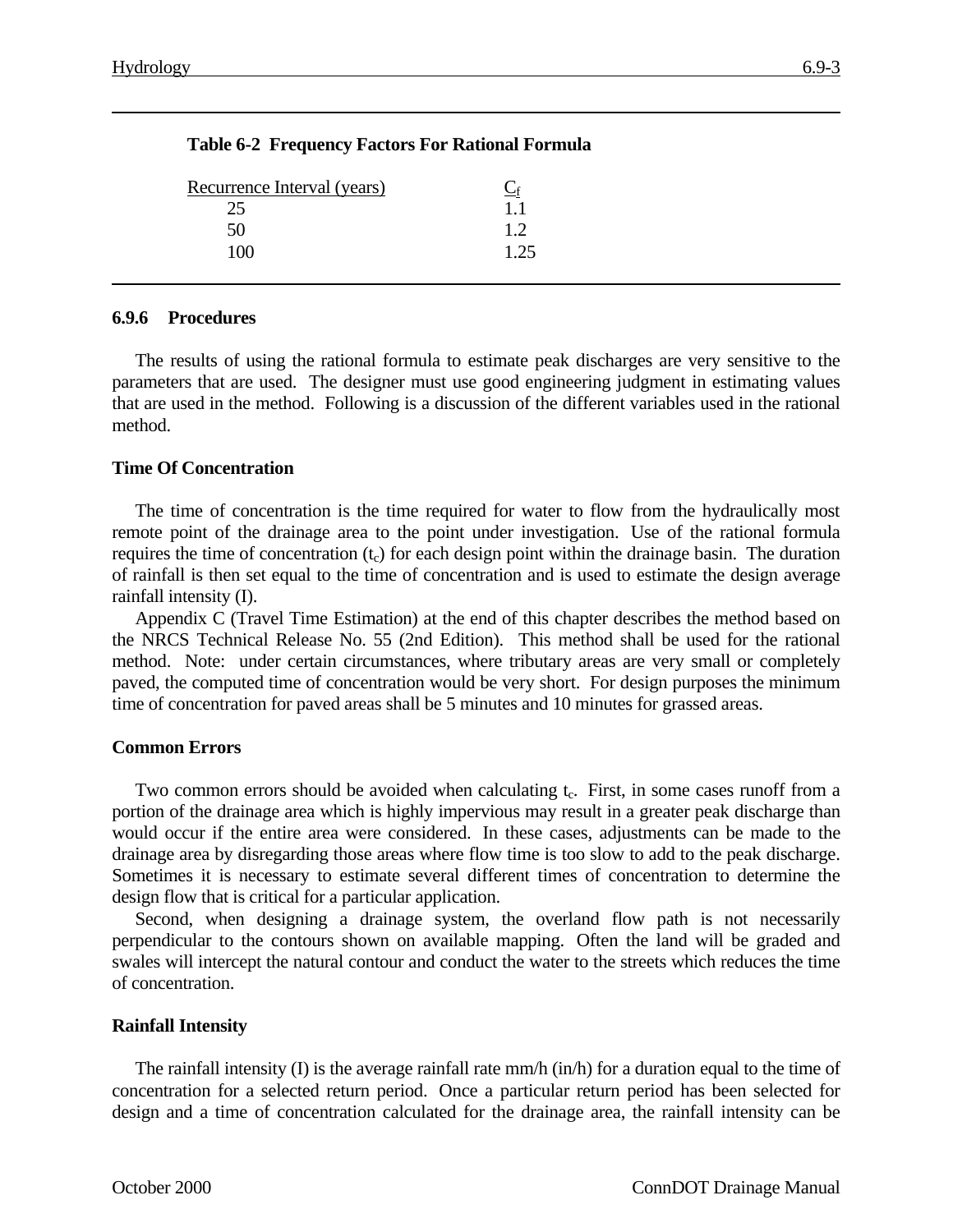determined from Rainfall-Intensity-Duration curves. The rainfall intensity can be determined from rainfall-intensity-duration Table B-2 which can be found in Appendix B.

### **Runoff Coefficient**

The runoff coefficient C is the variable of the rational method least susceptible to precise determination and requires judgment and understanding on the part of the designer. While engineering judgment will always be required in the selection of runoff coefficients, a typical coefficient represents the integrated effects of many drainage basin parameters, the following discussion considers only the effects of soil groups, land use and average land slope.

Methods for determining the runoff coefficient are presented based on hydrologic soil groups and land slope (Table 6-3), land use (Table 6-4) and a composite coefficient for complex watersheds (Table 6-5).

Table 6-3 gives the recommended coefficient C of runoff for pervious surfaces by selected hydrologic soil groupings and slope ranges. From this table the C values for non-urban areas such as forest land, agricultural land, and open space can be determined. Soil properties influence the relationship between runoff and rainfall since soils have differing rates of infiltration. Infiltration is the movement of water through the soil surface into the soil. Based on infiltration rates, the NRCS has divided soils into four hydrologic soil groups as follows:

- Group A Soils having a low runoff potential due to high infiltration rates. These soils consist primarily of deep, well drained sands and gravels.
- Group B Soils having a moderately low runoff potential due to moderate infiltration rates. These soils consist primarily of moderately deep to deep, moderately well to well drained soils with moderately fine to moderately coarse textures.
- Group C Soils having a moderately high runoff potential due to slow infiltration rates. These soils consist primarily of soils in which a layer exists near the surface that impedes the downward movement of water or soils with moderately fine to fine texture.
- Group D Soils having a high runoff potential due to very slow infiltration rates. These soils consist primarily of clays with high swelling potential, soils with permanently high water tables, soils with a claypan or clay layer at or near the surface and shallow soils over nearly impervious parent material.

The NRCS has developed detailed soil surveys for all counties within Connecticut. From these documents, the designer can determine the nature and relative percentages of the soils within a given watershed. It is important to note that the level of effort required in the determination of soil types is commensurate with the size of the watershed and the design objectives. Normally, in the computation of discharge quantities for gutter flow analysis and related storm drainage design, a detailed evaluation of soil types is not necessary, as contributing areas adjoining highways are usually relatively small. However, in the design of cross culverts, channels or interceptor ditches the determination of soil types will provide valuable assistance to the design engineer in the evaluation of the runoff potential from a particular watershed.

The second factor for consideration in the determination of a runoff coefficient is land use. As unimproved areas are developed, the potential for increased runoff becomes greater due to the loss of vegetative cover, the reduction in retention by surface depressions and the increase in impervious surface area. Table 6-4 lists recommended ranges for the runoff coefficient value classified with respect to the general character of the tributary area. **The potential for future watershed development should be considered by the designer**.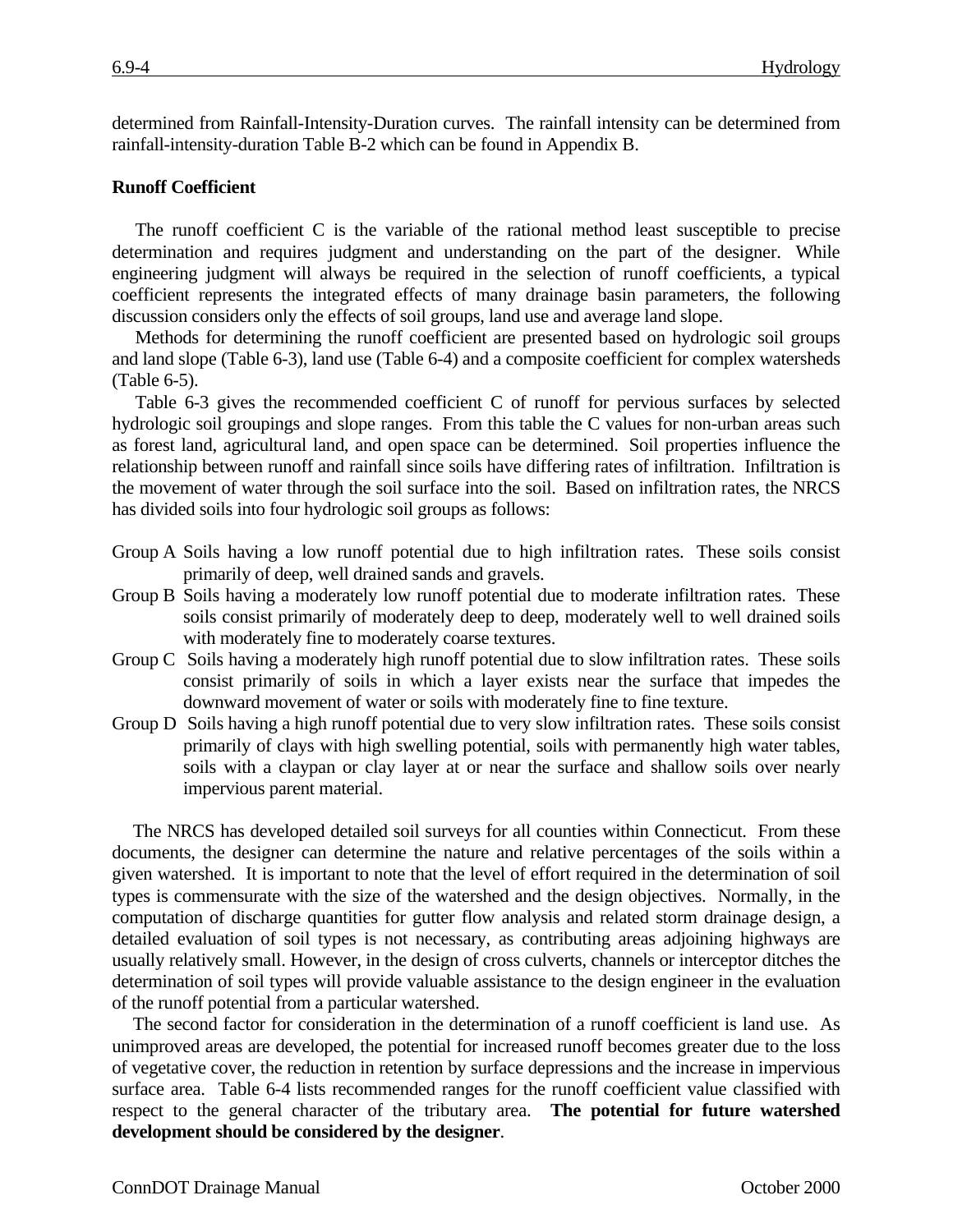The final element to be factored into the determination of runoff coefficients is the land slope. As the slope of the drainage basin increases, the selected C value should also increase. This is caused by the fact that as the slope of the drainage area increases, the velocity of overland and channel flow will increase allowing less opportunity for water to infiltrate the ground surface. Thus, more of the rainfall will become runoff from the drainage area.

In summary, it should be reiterated that in assigning a value to the runoff coefficient for use in the rational method, the engineer must rely heavily on experience and judgement.

| Table 6-3 Recommended Coefficient Of Runoff For Pervious Surfaces By<br><b>Selected Hydrologic Soil Groupings And Slope Ranges</b> |  |               |               |                |                                                                                  |  |
|------------------------------------------------------------------------------------------------------------------------------------|--|---------------|---------------|----------------|----------------------------------------------------------------------------------|--|
| <b>Slope</b>                                                                                                                       |  | A             | B             | $\overline{C}$ |                                                                                  |  |
| Flat<br>$(0 - 1\%)$                                                                                                                |  | $0.04 - 0.09$ | $0.07 - 0.12$ | $0.11 - 0.16$  | $0.15 - 0.20$                                                                    |  |
| Average<br>$(2 - 6\%)$                                                                                                             |  | $0.09 - 0.14$ | $0.12 - 0.17$ | $0.16 - 0.21$  | $0.20 - 0.25$                                                                    |  |
| Steep<br>$(Over 6\%)$                                                                                                              |  | $0.13 - 0.18$ | $0.18 - 0.24$ | $0.23 - 0.31$  | $0.28 - 0.38$                                                                    |  |
| Source:                                                                                                                            |  |               |               |                | Storm Drainage Design Manual, Erie and Niagara Counties Regional Planning Board. |  |

#### **Table 6-4 Recommended Coefficient Of Runoff Values For Various Selected Land Uses**

| Description of Area                        |                       | <b>Runoff Coefficients</b> |  |
|--------------------------------------------|-----------------------|----------------------------|--|
| <b>Business: Downtown areas</b>            |                       | $0.70 - 0.95$              |  |
| Neighborhood areas                         |                       | $0.50 - 0.70$              |  |
| Residential:                               | Single-family areas   | $0.30 - 0.50$              |  |
|                                            | Multi units, detached | $0.40 - 0.60$              |  |
|                                            | Multi units, attached | $0.60 - 0.75$              |  |
|                                            | Suburban              | $0.25 - 0.40$              |  |
| Residential (0.5 ha (1.2 ac) lots or more) |                       | $0.30 - 0.45$              |  |
| Apartment dwelling areas                   |                       | $0.50 - 0.70$              |  |
| Industrial:                                | Light areas           | $0.50 - 0.80$              |  |
|                                            | Heavy areas           | $0.60 - 0.90$              |  |
| Parks, cemeteries                          |                       | $0.10 - 0.25$              |  |
| Playgrounds                                |                       | $0.20 - 0.40$              |  |
| Railroad yard areas                        |                       | $0.20 - 0.40$              |  |
| Unimproved areas                           |                       | $0.10 - 0.30$              |  |
|                                            |                       |                            |  |